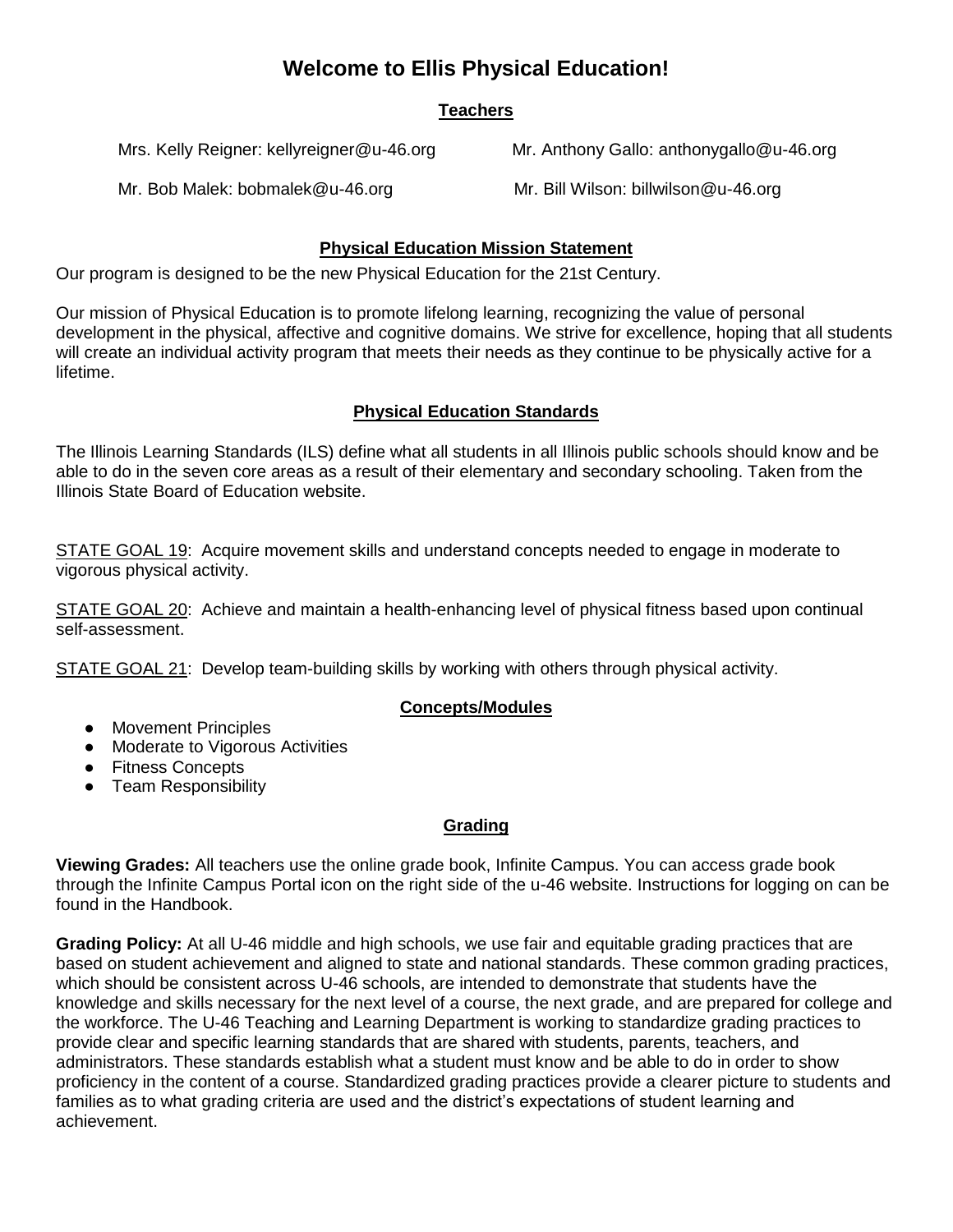#### **Retakes/Missing Work policy:**

It is the student's responsibility to make up missing work. Missing work or retakes can be made up until the end of the quarter.

#### **IPAD/Video Use in PE:**

Recording video during skill and game play will be utilized to enhance student learning and for individual, peer and teacher feedback and assessment.

#### **Physical Education Portfolio:**

All students are required to have a folder for a Physical Education Portfolio. This portfolio will be used through the entire school year. It will contain assignments, graphs, fitness scores, rubrics and other PE related content.

#### **Standards Based Grading Explanation:**

- 4 = Mastery: Tasks or the target of instruction allow students to apply their knowledge and skills to new or related situations or scenarios. A mark of 4 indicates not only evidence of application and analysis but also includes synthesis and evaluation.
- 3 = Proficient: Tasks or the target of instruction consist of complex knowledge, skills, application, and analysis.
- 2 = Basic: Tasks are basic recall and simple skills which include knowledge and comprehension.
- 1 = Below Basic: There is some evidence of emerging simple skills, gaps in knowledge and unreliable comprehension skills.
- 0 = No Evidence: There is no evidence of learning including missing work and incomplete work.

## **Locker room**

**Locks/Lockers:** Each student will be provided a lock and locker. The student must return the lock at the end of the year or they will be charged a small fee. Siblings may need to share due to limited lockers and all students are expected to lock up their personal property. PE teachers are not responsible for lost or stolen items.

**Lost and Found:** There is a table for lost and found items in the locker rooms. At the end of the semester it is donated to charity.

**Electronic Devices:** Absolutely no phones and electronic devices allowed in the locker room. Phones will be brought to the office and administration will contact the parent.

**Glass, aerosol, food, and flammable items:** These items are not allowed in the locker rooms and will be confiscated if found.

#### **Medical and Religious Accommodations and Modifications**

If you are ill or cannot participate in P.E. for a period of three days or less, you need to bring a note signed by your parent or guardian explaining the reason why. If you cannot participate for a period longer than three days you need a note from your doctor or clergy on letterhead from the place of worship explaining the reason why. The note is due one week from the first day of your non-participation. Each request for an extended accommodation will be reviewed by the teacher and school administration on a case by case basis.

#### **If a student is on a medical or can't participate for any reason they will go to the ISI room for an alternative assignment**.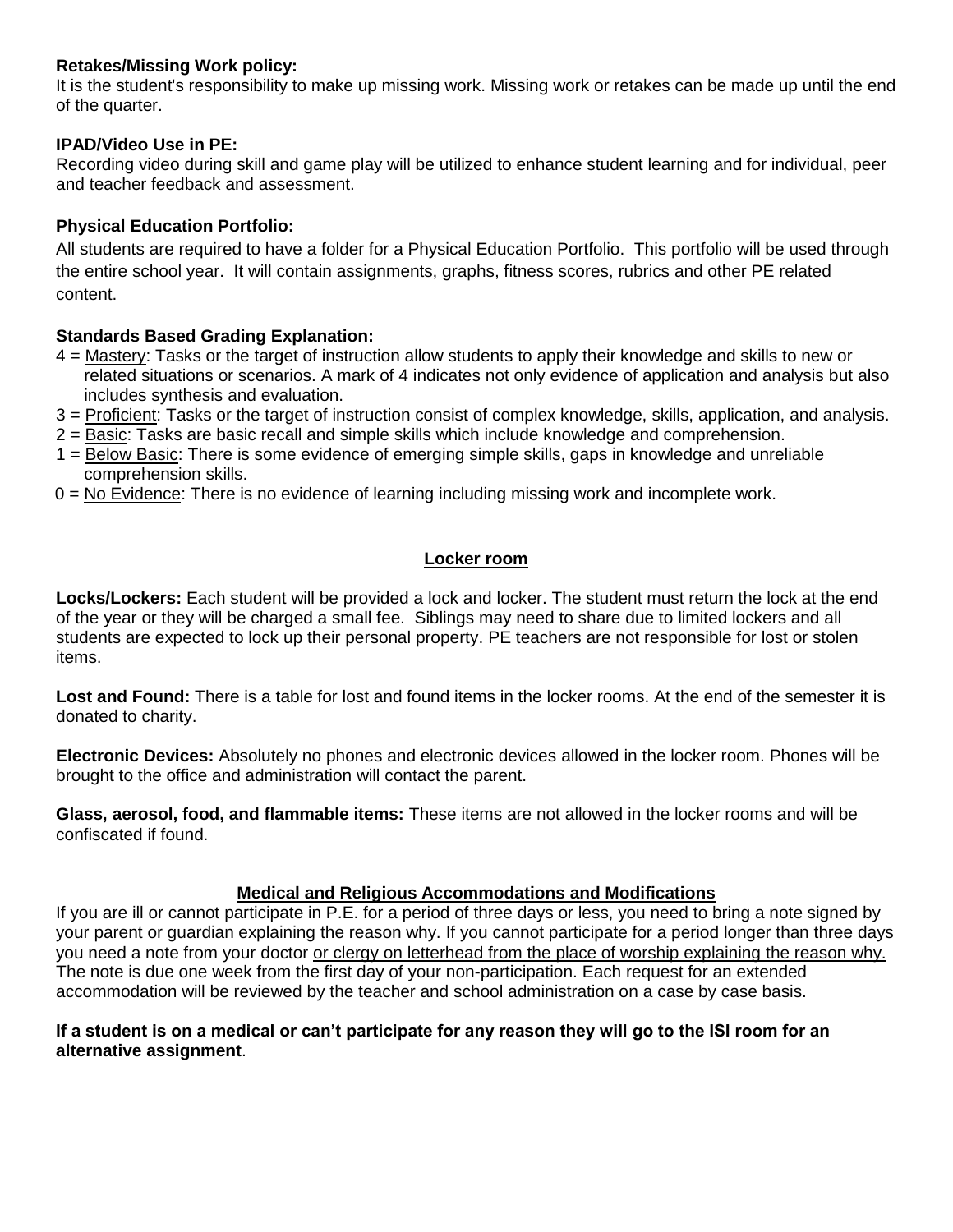#### **Participation**

## **Participating in Physical Education**

All students are required to participate in Physical Education. Participating in Physical Education is critical for achievement in PE. If a student refuses to participate in PE it is the same as not doing the work in any other class. Refusal to comply with a reasonable request can and will result in disciplinary action. The grade for any lesson, test or activity that a student refuses to participate in will result in a "0" due to the absence of evidence to assess the student on.

#### **Dressing for Physical Education**

It is strongly encouraged for students to wear athletic clothing and footwear in Physical Education. Students will still be required to participate if not dressed for physical education. If the teacher deems attire not safe for the activity an alternative activity will be given. If the student is not safely dressed on an assessment day the student will receive a zero for that assessment.

## **Rationale for Changing into Appropriate dress for PE**

- 1. **Safety:** Students need to move freely and have their feet protected.
- 2. **Hygiene:** Students sweat in PE. Changing into separate clothing for PE reduces body odor and keeps students clean.

## **Classroom Procedures**

**Tardy to class:** Students must be in the gym by the hall bell. Students will have 5 minutes to change in the locker room and must be on their attendance line immediately following the locker room bell. If students are not on their attendance line when the teacher takes attendance they will be marked absent.

**PE Detentions:** At the discretion of the individual teacher.

## **Safety Procedures**

In PE, safety is the ultimate concern therefore students will follow our PBIS expectations which are outlined in the student handbook. Any student disrupting the learning process or misusing the equipment will be removed from PE.

## **Expectations**

#### **Expectations in the locker room Respect:**

- 1. Enter quietly on time
- 2. Respect privacy
- 3. Use 6 inch voices

## **Responsibility:**

- 1. Enter through locker room door before the bell.
- 2. Change into PE attire in a timely fashion
- 3. When dismissed up to gym follow attendance expectations.
- 4. Clean up after yourself at locker and the bathroom.

## **Safety:**

1. Lock clothes and personal belongings in your locker.

## **Expectations for attendance**

#### **Respect:**

- 1. Come up from locker room and put on only your assigned HRM
- 2. Start walking clockwise around gym